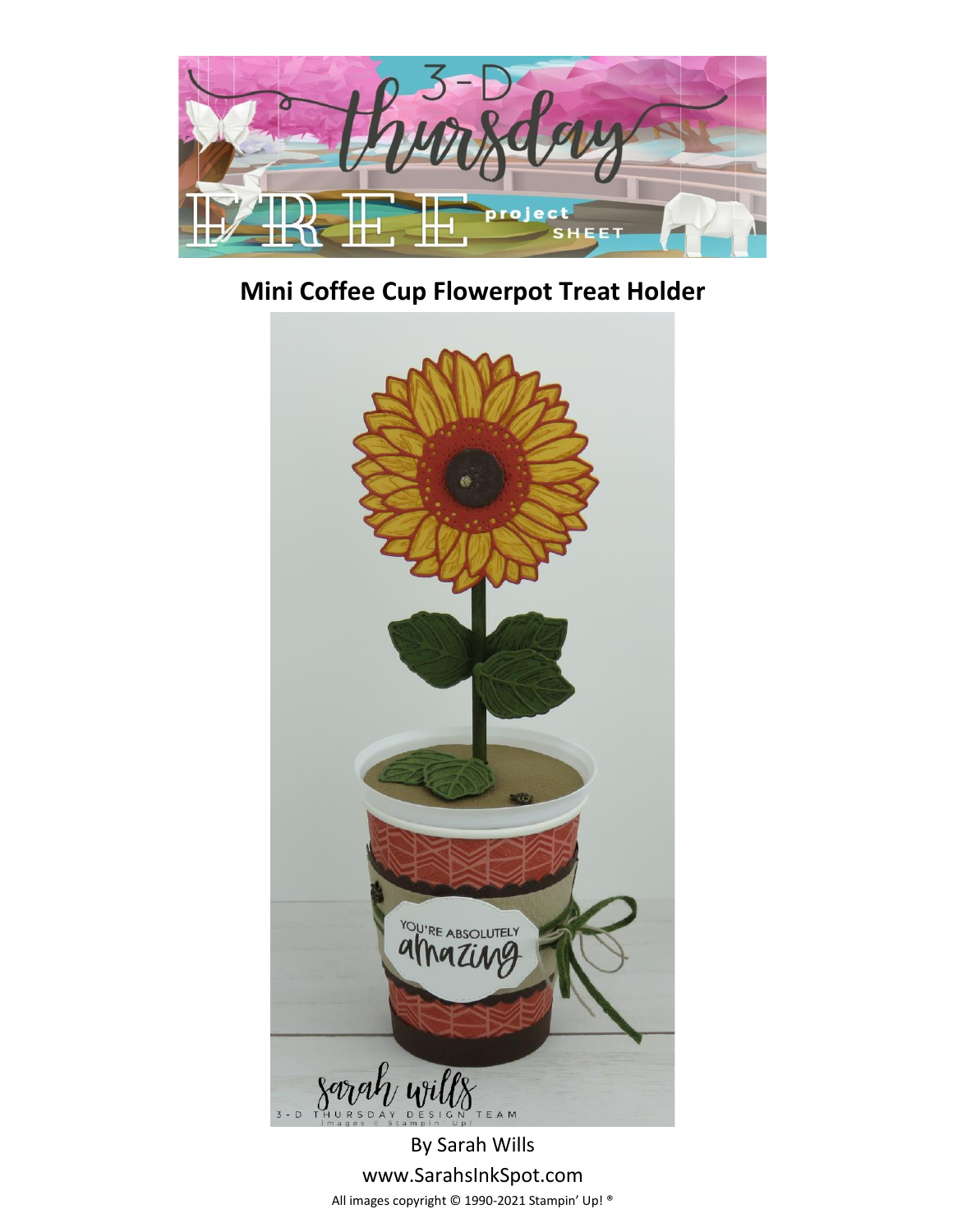## **Stampin' Up! Supplies Used:**

Stamps: Celebrate Sunflowers (152517) Dies: Warm Wraps (153521), Layering Circles (151770), Smooth Sailing (149576), Sunflower (152704) Embossing: Tasteful Textile 3D Embossing Folder (152718) Designer Series Paper: In The Wild (155817) Cardstocks: Early Espresso (119686), Crumb Cake (120953), Bumblebee (153077), Cajun Craze (119684), Basic White (159276), Soft Suede (115318) Inks: Early Espresso (147114), Mossy Meadow (147111), Bumblebee (153116) Twine: Mossy Meadow 3/16" Braided Linen Trim (154298), Crumb Cake Bakers Twine (155475) Misc: Mini Coffee Cups (153493), Ladybug Trinkets (154299), Wink of Stella Glitter Brush (141897), Genial Gems (155500) Adhesives: Mini Glue Dots (103683), Tear & Tape (138995), Black Dimensionals (150893), Fine Tip Glue Pen (138309) Tools: Sponge Daubers (133773), Stampin Cut & Emboss (149653), 1/8" Circle Punch Other supplies used: Wooden dowel rod, filler for inside – candies, packet of seeds etc

Take a Mini Coffee Cup – you can leave it plain or paint it or cover it with patterned paper – if you wish to cover it with paper, you will need to make yourself a template – to do this, take a second 'sacrificial' coffee cup and take it apart along the seams and remove the bottom – open it out and this is what you will have…



Hold it flat onto a piece of white cardstock and draw around it with a thick black marker – cut along the lines and now you have a template to use for this project and future coffee cup projects!



Take a piece of patterned paper and lay your template onto it – draw around it, cut it out and wrap around your coffee cup to make sure it fits – then use very strong adhesive tape to adhere to the coffee cup pushing up around the top edge– if the bottom edge is a little rough or it doesn't quite meet the bottom of your cup, no problem – you can wrap around a piece of ribbon or cardstock to cover any gap!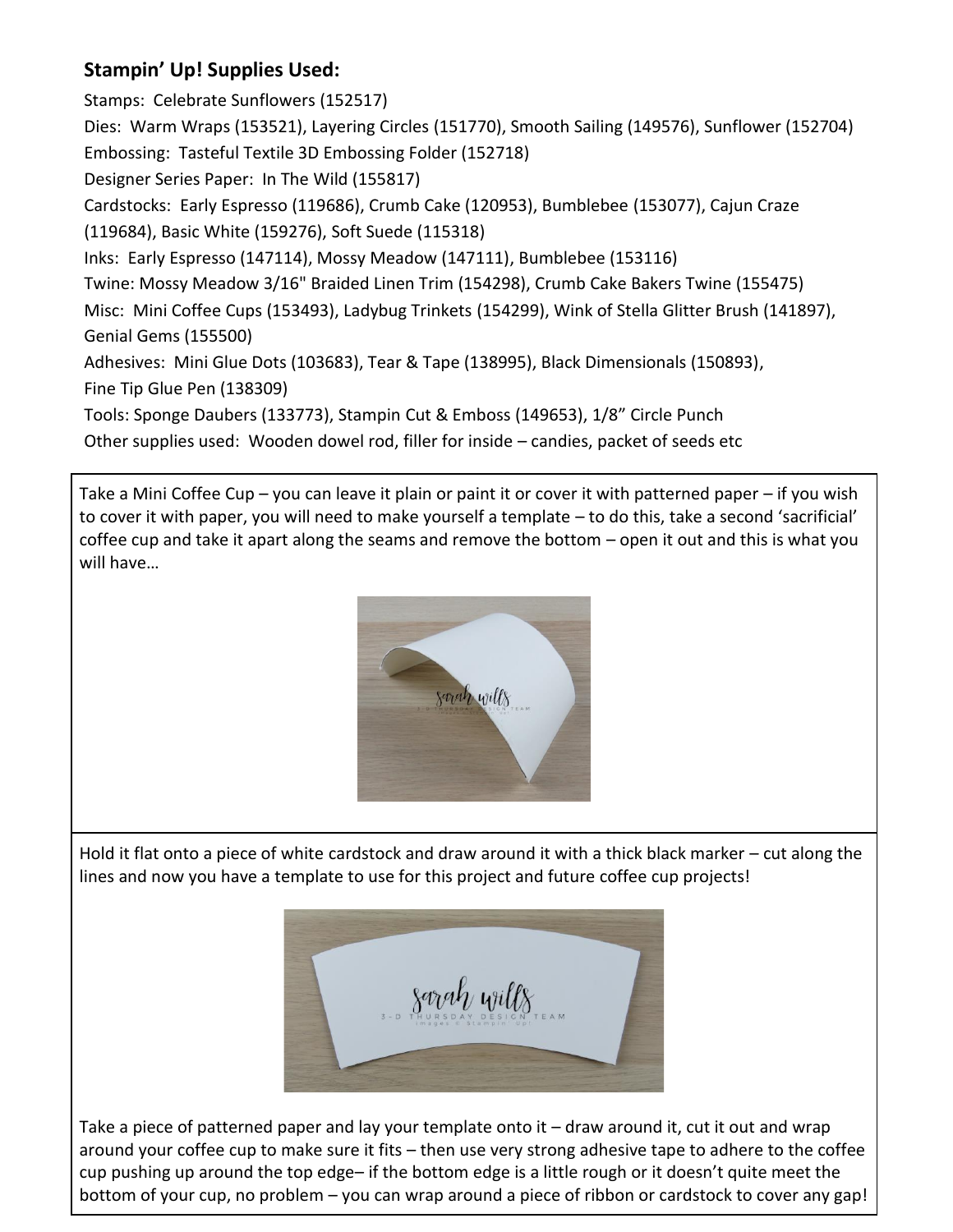To create the top of the flower pot, take a lid and turn it upside down – take the largest die from Layering Circles Dies and use it to cut out a piece of 'dirt' colored cardstock…



I used the Tasteful Textile 3D Embossing Folder to texture mine to give even more of a soil look…



Use a 1/8" Circle Punch to create a hole that will line up over the little opening hole in the lid…

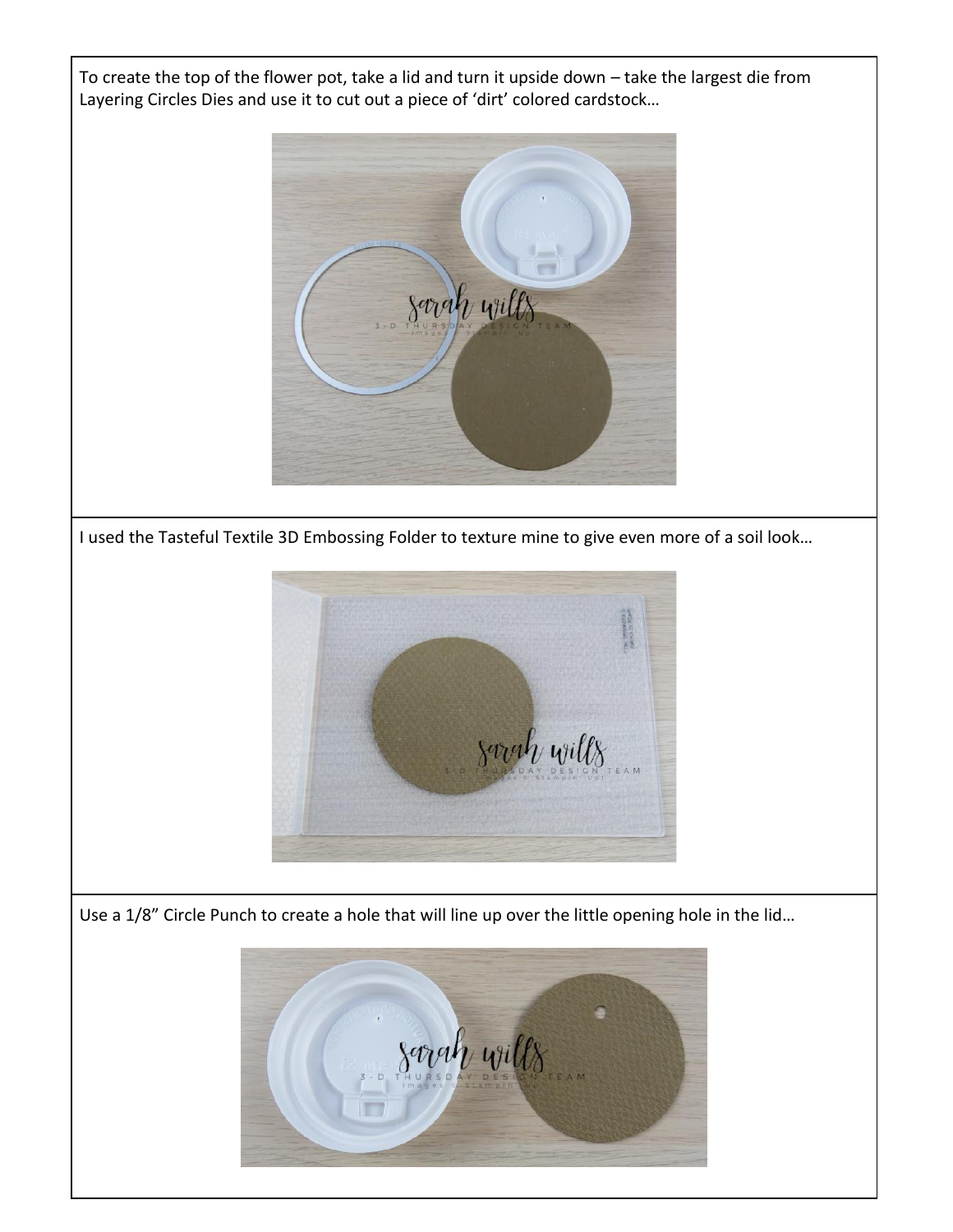Cut glue dots in half and place them all around the edge of the circle – turn over and adhere in place into the lid, making sure to keep that circle you punched lined up with the opening hole in the lid…



To create your flower – take a Sponge Dauber, Ink Pad and a wooden Dowel – dab the dauber into the ink pad and use it to 'paint' your dowel – leave to dry for a while



Ink up the sunflower stamp from Celebrate Sunflowers using Bumblebee Ink and stamp it onto Bumblebee Cardstock – use a coordinating die from Sunflower Dies to cut it out. Take the coordinating layering die and use it to cut out a piece of Cajun Craze cardstock – line it up and use a glue pen to adhere on top of the yellow flower. Use the flower center die to cut a piece of Early Espresso and apply Wink of Stella Clear Glitter onto it to give it a sparkle - as a finishing touch, add a Genial Gem....

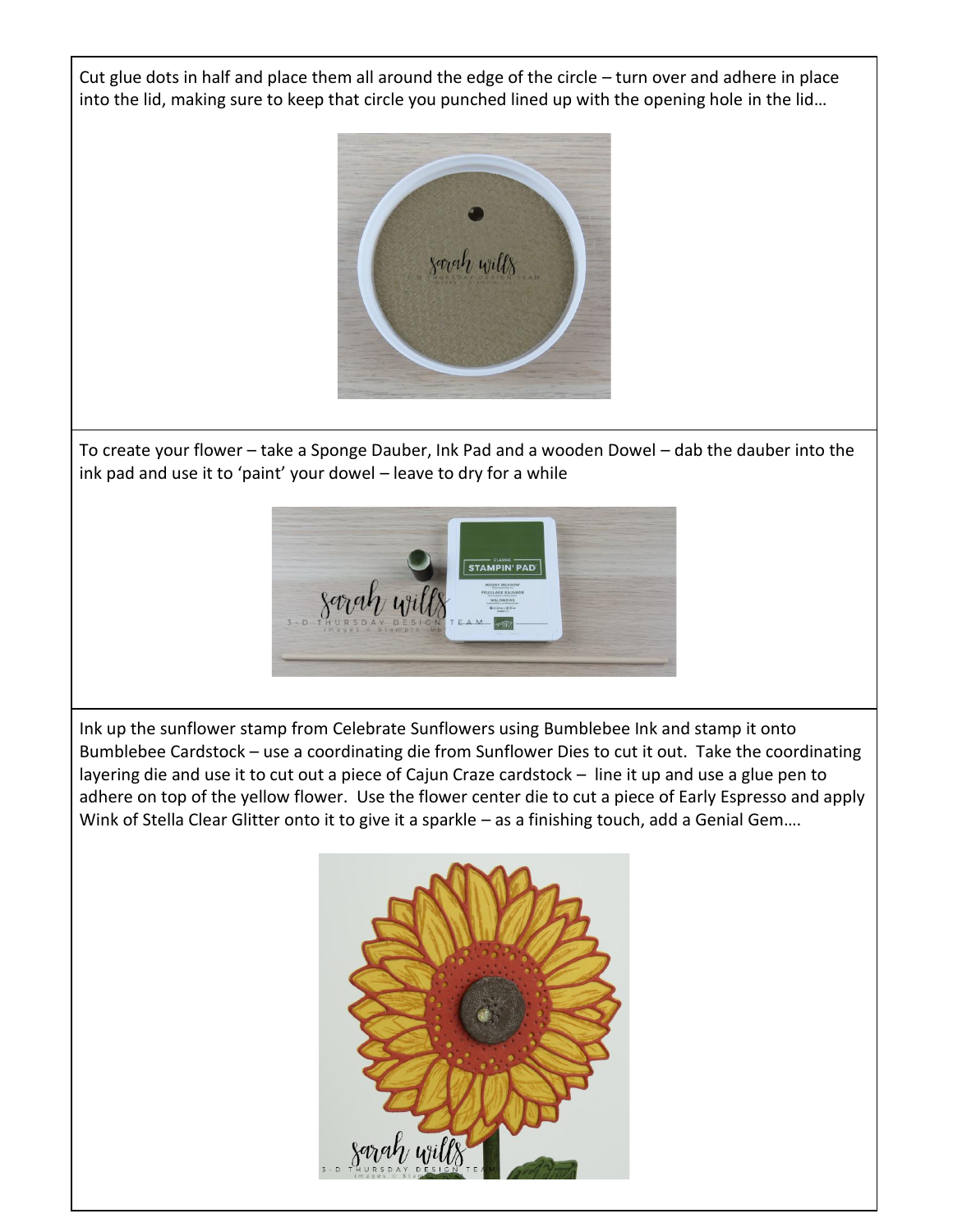Stamp the leaf stamp 5 times using Mossy Meadow Ink onto Mossy Meadow Cardstock and use the coordinating die to cut out the images – use the layering die to cut out the top pieces and adhere together.

Use Glue Dots to adhere the flower in place and two of the leaves to the back of the stem – use Dimensionals to adhere a leaf onto the front leaf…